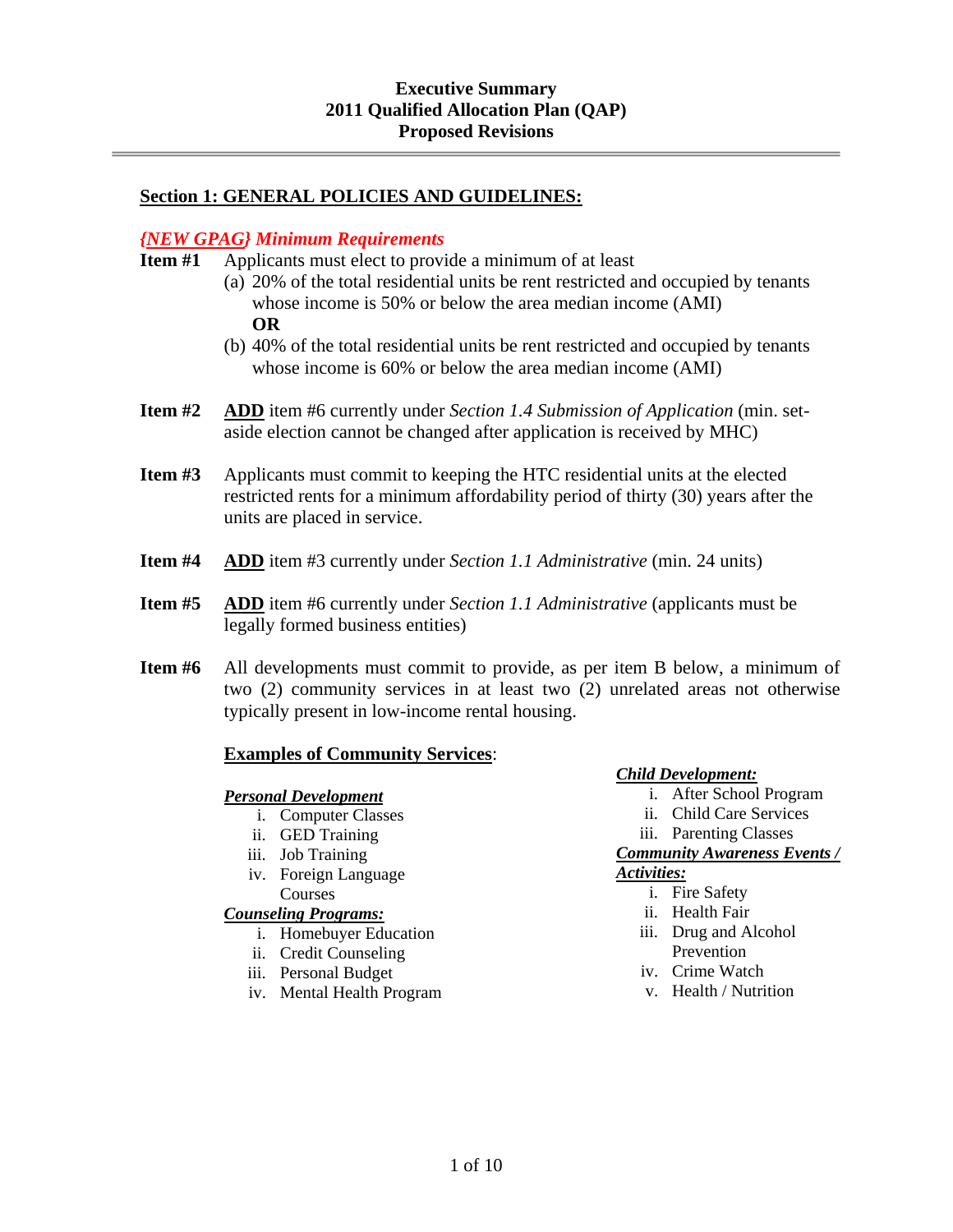- [A.] Applicants must provide the following documentation in the application package:
	- 1.) An **original** copy of the formal contractual agreement between the ownership entity and the service provider on the service provider's letterhead. The contract must be executed by both the owner applicant and service provider.
	- 2.) MHC's Community Service Certification form for each community service (See attached Exhibit A)
	- 3.) Each service must be listed on the HTC application form.
- [B.] The tenant community services must be:

 $\overline{a}$ 

- 1.) Provided for a **minimum** of ten (10) years beyond the later of: a. the placed in service date **or** b. the date of the first class/service.
- 2.) Broad based and well designed to adequately address the various needs of the tenant base
- 3.) Provided each quarter and each service represented must be offered at least once per year at a time conducive to maximize tenant participation.
- 4.) Kept current as to changing tenant needs, economic conditions, and social change. Requests for changes from prior approved tenant community services must be made in accordance with MHC's Development Requests provisions under GPAG Section 1.8.
- [C.] The development must maintain evidence that the services are being provided (e.g. service log book or activity reports). Additionally, property managers may be requested to provide additional services information in accordance with the most recent Compliance Monitoring Plan at the time of such request by MHC's Compliance Monitoring Staff.
- **Item #7** Owners of single family lease purchase developments are required to provide homebuyer training community services beginning three (3) years prior to the end of the initial compliance period. This training will include the following:
	- a. Budget Counseling
	- b. Credit Repair
	- c. Foreclosure Prevention
	- d. Home Maintenance Training
	- e. Homeownership Readiness
	- f. Computer Skills to enhance homeownership readiness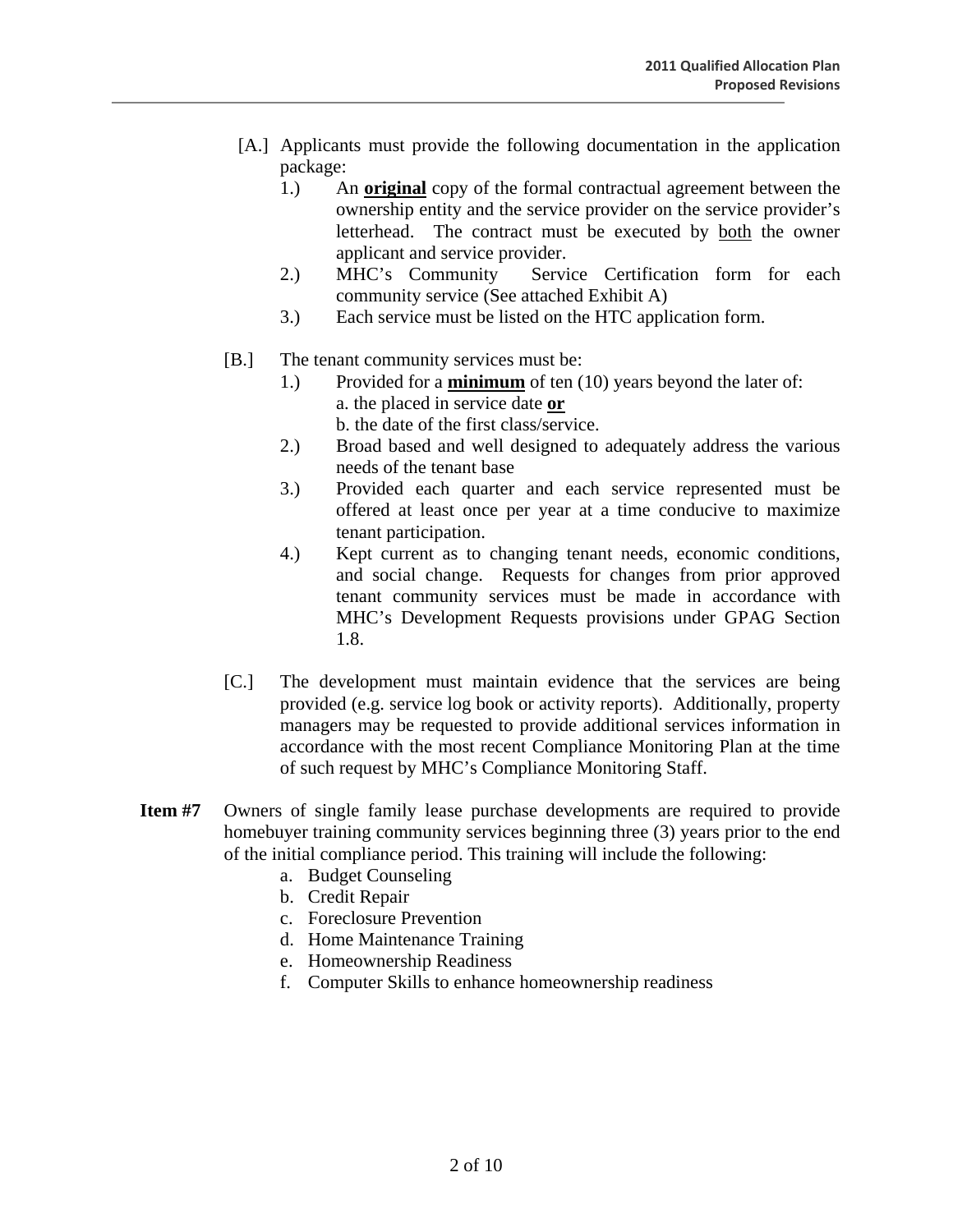#### *Section 1.1 Administrative*

Page 1

Item #1- Change from 2010 to 2011 annual credit authority

- Item #7- Move to *Section 1.4 Submission of Application* (MHC forms must be originals and properly executed)
- Item #8- Move second sentence of this GPAG to *Section 1.4 Submission of Application*  (disqualification for failure to include app. fee/elect min. set-aside/sign app…) **ADD** GPAG #9 currently under *Section 1.4 Submission of Application* (app. and servicing fees by cashier's check/money order)
- **NEW** Item-**ADD** Third sentence from GPAG #2 from *Section 1.4 Submission of Application*  (MHC's staff interpretation of documentation submitted is final…)

#### *Section 1.2 Eligibility and Compliance*

Page 2

Item #1- Revise language to read that applicants will not be eligible for an award of tax credits if there are any outstanding issues of major noncompliance that occurred **prior to one hundred twenty (120) days** before the close of the application cycle.

#### *Section 1.3 Development Types*

This section will be revised to include the following development type subsections:

- $\triangleright$  Acquisition/Rehabilitation
- $\triangleright$  New Construction

Page 4

- Item #7- This GPAG will become two separate GPAG's under this section (physical needs assessment and design quality standards certification)
- Item #8- Move to QAP Section 13: Design Quality Standards (all single family units must have min. 2 car carport)
- Item #9- Move to QAP Section 13: Design Quality Standards (site delivered housing components)

#### *Section 1.4 Submission of Application*

Page 5

- Item #5- **DELETED** (application not accepted if not executed & notarized)
- Item #7- Move to *Section 1.5 Processing of Application* (application must provide documentation to meet all threshold requirements…)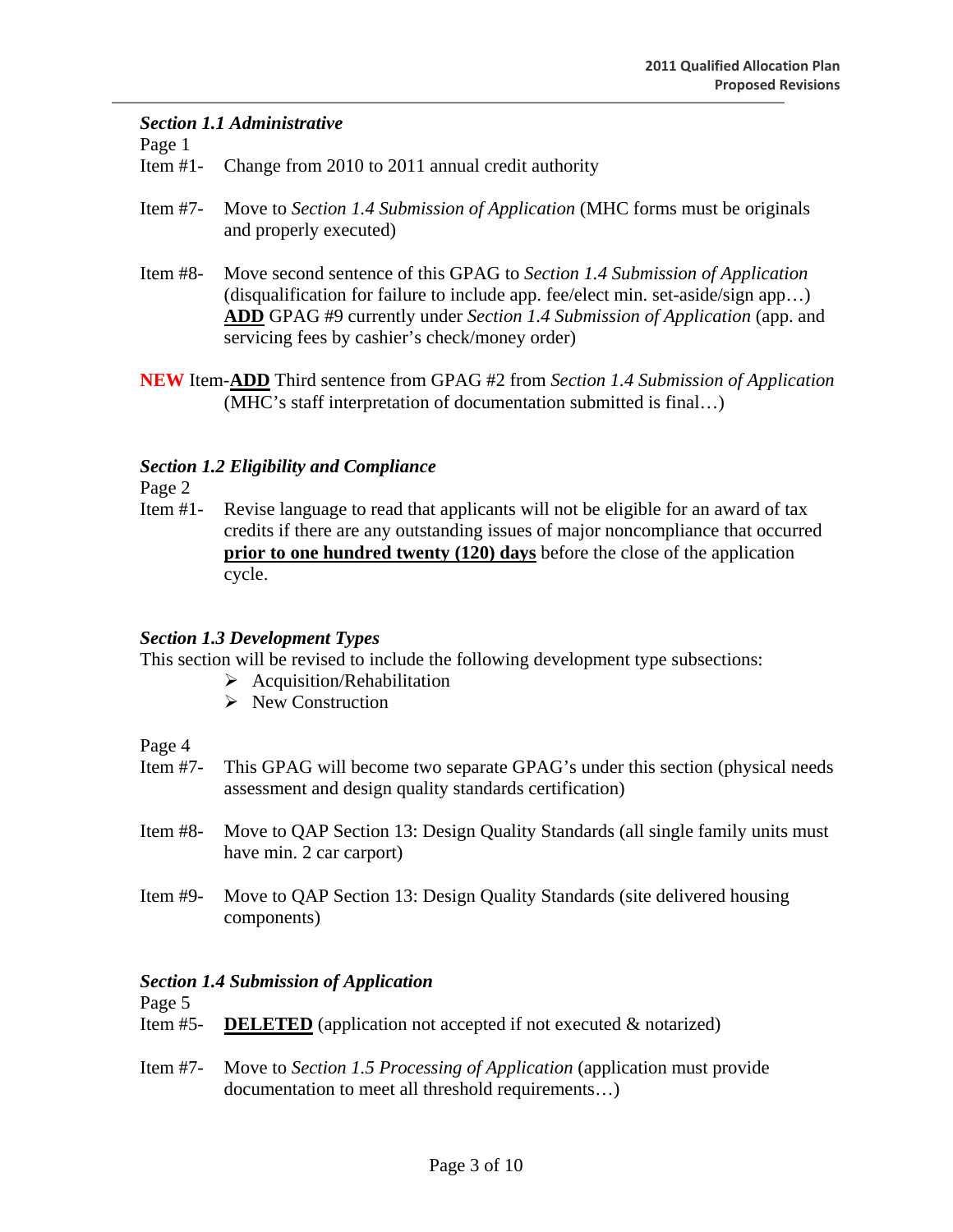#### *Section 1.5 Processing of Application*  Page 7

**NEW** Item-**ADD** second paragraph on page 19 from QAP Section 7: Selection Criteria (applications will be scored and ranked under the owner elected set-aside…)

# *Section 1.6 Applications Financial Feasibility Review*

Page 7

Item #1 - Add Form FF-1 to documentation list. Change submission of cost waiver requests from ten (10) business days to fifteen (15) business days prior to application cycle opening date.

# *Section 1.7 Funded Developments*

Page 8

- **NEW** Item-The Corporation will issue formal cycle announcement letters within five (5) business days after receiving Board approval.
- Item #1- Move to current *Section 1.1 Administrative* (… will make reservation announcements at regularly scheduled Board meeting…)

Items #2 & 3 will be combined

# *Section 1.8 Development Requests*

Page 10

- Item #1 **ADD** Owner's Physical or Mailing address change to list of standard requests. **ADD** to Community Services item that owners must also provide a new Community Services Certification form **ADD** language that owner's must contact MHC's Compliance Division for all development requests after Forms 8609 have been issued.
- Item #3 **ADD** \$250 application fee for additional credit requests. MHC will also develop a separate additional credits application form which is available on our website. Applicants are encouraged to inquire of credit availability prior to submission. All application fees are non-refundable.
- **NEW** Item-All other requests aside from those listed under item #1 in this section must be submitted in writing providing a detailed explanation along with supportive documentation.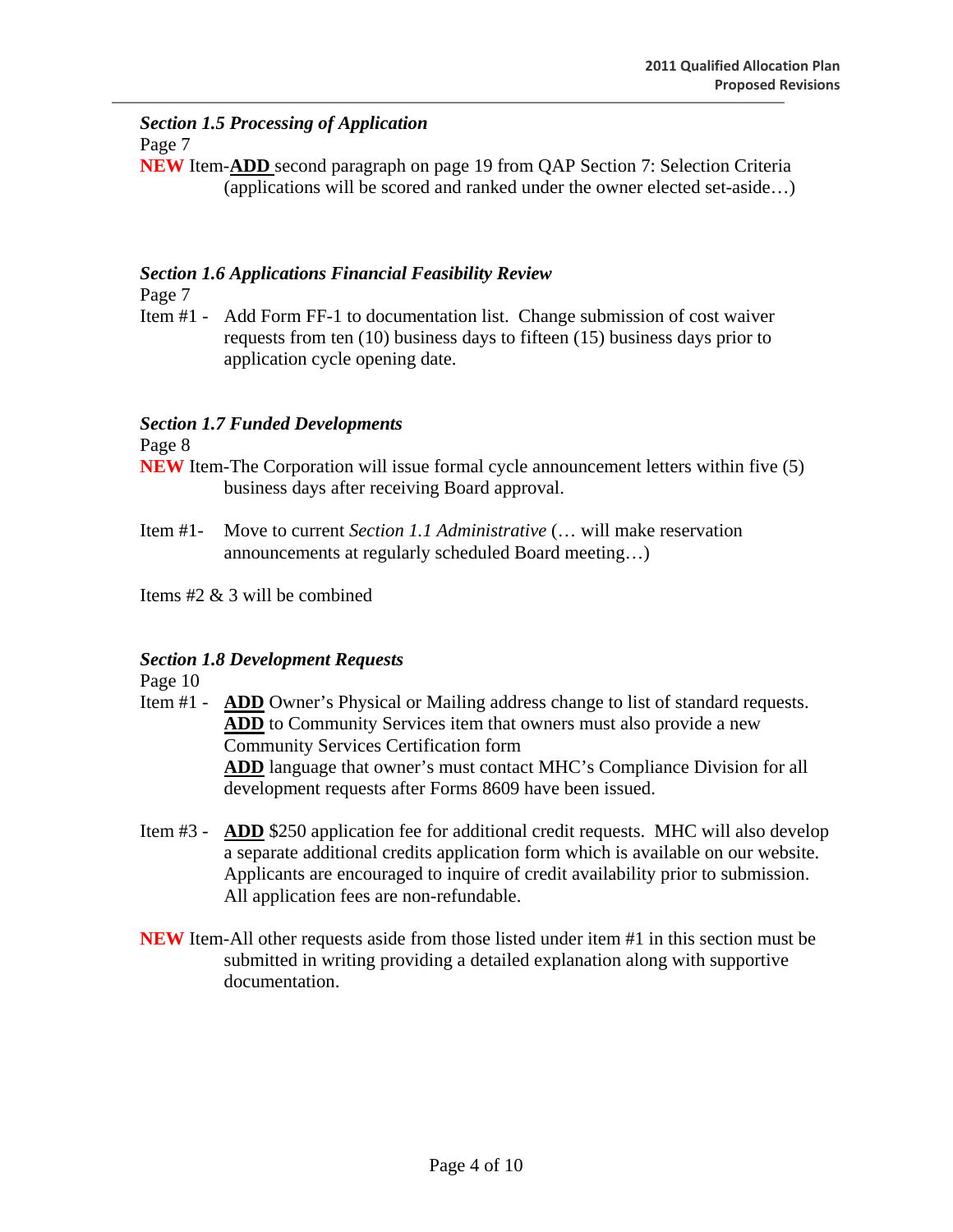# **Section 2: DATES AND FEES**

- 1. Page 13, item 2.1 Application Cycle: Change dates of Application Period to April 25-29, 2011.
- 2. Change all listings of 2010 to 2011.
- 3. Page 13, item 2.2 Technical Assistance: Change Technical Assistance Deadline date to April 15, 2011.
- 4. Page 14, Chart 1 (Important Dates): Change deadline dates to: Application Workshop………………………………February 2, 2011 Public Hearing Notification Deadline…………….…April 6, 2011 Last day to hold a Public Hearing…………………....April 10, 2011 Cost Justification Request Deadline……………....…April 4, 2011 Other Requests pertaining to the application……. ...April 4, 2011 Technical Assistance Deadline………………………April 15, 2011 @ 5:00 p.m. Application Cycle Deadline………………………….April 29, 2011 @ 2:00 p.m. Site Control Options Contract Expiration Date….......October 26, 2011
- 5. Page 14, Chart 2 (Fees):

**NEW** item 8 8609 Reprocessing Fee- Minimum \$25 fee for up to ten (10) Forms 8609 and \$1.50 for each additional form if owner's fail to report any discrepancies within seven (7) business days.

**NEW** item 9 HUD Subsidy Layering Review- \$1,500 per development

# **Section 5: ACA (ANNUAL PER CAPITA AUTHORITY) SET-ASIDES**

- 1. Change all reference to 2010 to 2011
- 2. Non-Profit Set-Aside: Add language that non profit entity must be  $501(C)(3)$  entities. Clarify that non-profit must have at least 51% ownership interest throughout the initial fifteen (15) year compliance period.
- 3. Single Family Lease Purchase: Reduce from 40% of per capita authority after reduction for Non-Profit and Congressional Districts set-asides to \$1.5 million.
- 4. Historic: Reduce from \$750,000 to \$500,000
- 5. **ADD NEW** Elderly set-aside \$500,000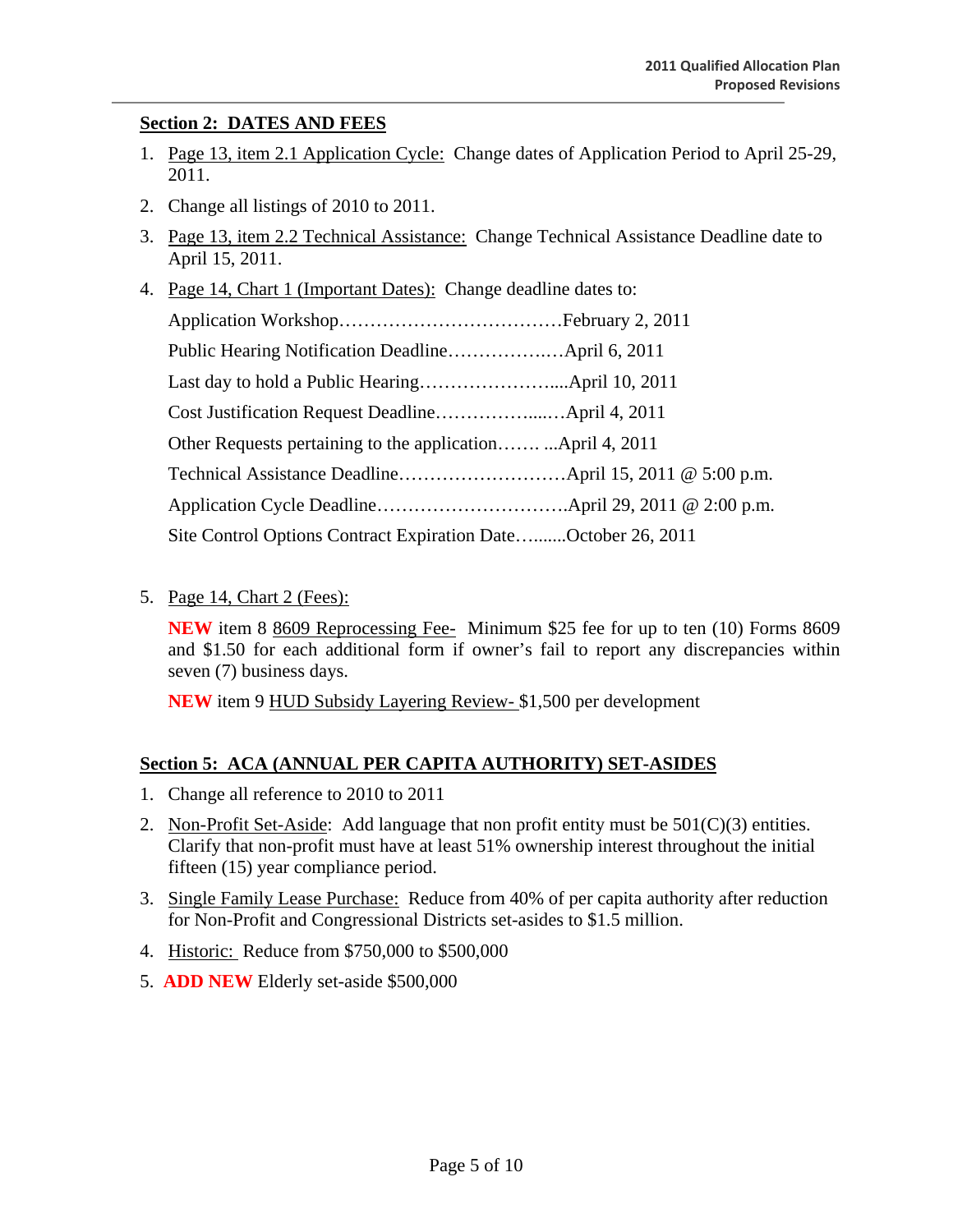**Section 7: SCORING***\*see attached SELECTION CRITERIA document (Exhibit B) for new selection criteria sub-categories*

#### **Site Location**

**(NEW)** 5 pts if no HTC awards in the primary market area within the last 5 years

#### **Development Characteristics**

**Community Services** 

DELETE this scoring item. Added to new minimum requirements under GPAG section

- Amenities (Max. 12 pts)
	- $\geq 5$  pts for two amenities.
	- $\geq$  8 pts for four amenities.
	- $\triangleright$  Up to 4 additional pts for more than four amenities

Remove swimming pool

Add sprinkler water pad

Add fitness center with minimum 5 pieces of equipment

Add language that multiple conference rooms/facilities for services will be treated as a community building when located within single building residential developments (ex. Multiple story elderly complex)

Washer and dryer connections will not qualify as amenity if washers & dryers are provided in each unit

Require detailed drawing of community building to include business center and its equipment be shown

**Preserves Lost Housing** 

Replaces former preserves existing housing units criterion (all other items deleted except lost housing)

Evidence of loss must be from public records, documents from local courthouse, or MEMA

**Quality Enhancements** 

Change "lowboy toilets" to water efficiency toilets

#### **Development Team Characteristics**

Developer Experience

DELETE this scoring item.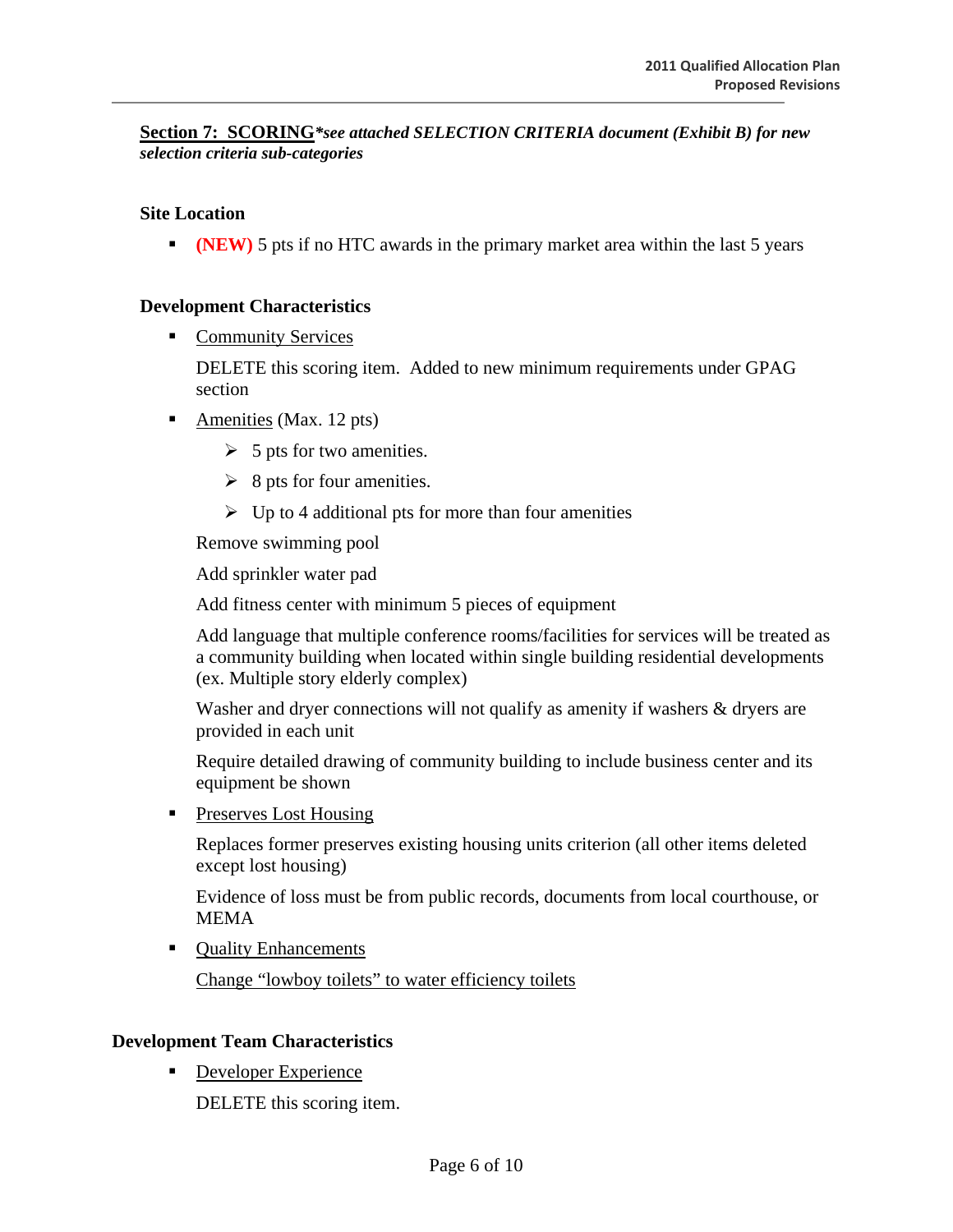# **Management Experience**

Changed to Management Performance

Documentation will include letter/certification of acceptable performance from HFAs

MHC will edit form to allow HFAs responses

Points will not be awarded for excessive instances of major noncompliance over the previous 3 years

# **Development Financing**

- **(NEW)** 5 pts for additional financing (FHLB or grants)
- **(NEW)** 5 pts for permanent financing from a regulatory lending institution of at least 25% of TDC

#### Page 28

# **Over Concentration**

- Increase from previous two years to three years
- Remove exception for Directed Six Counties (George, Hancock, Harrison, Jackson, Pearl River, and Stone)
- Add language stating that market studies will be analyzed by third party market reviews to determine market area need for units, existing and proposed. MHC will make allocations within the market area limited to the determined market need.

# Page 29

# **Tie Breakers**

Add new item- Priority funding will be given to Phase I, II, etc. for multi-phased developments submitted within the same cycle that remained tied after applying the above tie-breakers.

# **Section 8: THRESHOLD FACTORS**

#### *Permanent Financing Commitment*

Page 31

Changed to *Development Financing* (to include construction)

# **Firm Financing Commitment(s) from Lenders**

**NOTE***- The construction and permanent financing amounts listed on the application form must not exceed those listed in the financing letters.*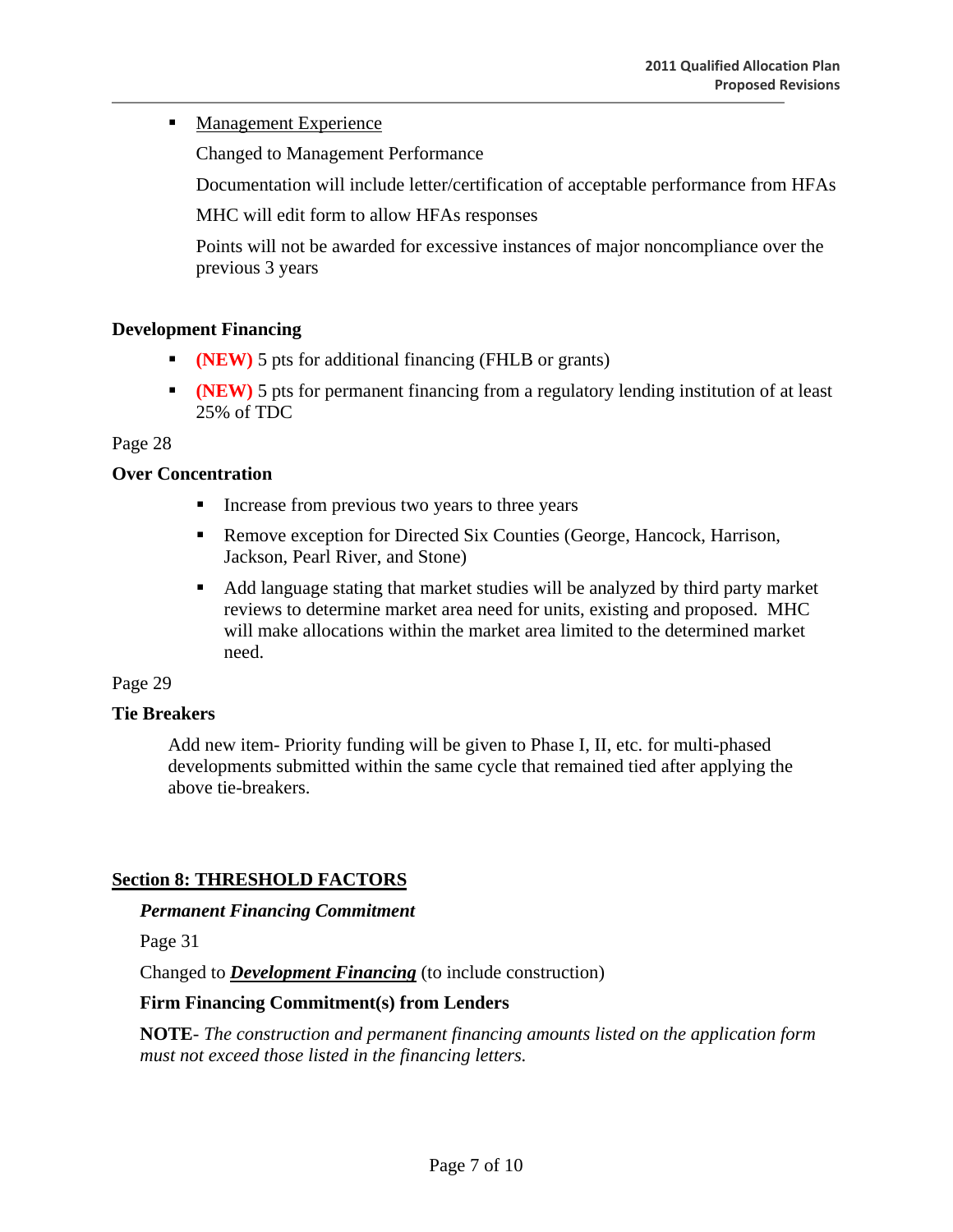Firm Construction Loan and Permanent Loan commitment letters for the financing of the proposed development must be included with the application.

A combined letter, Construction/Permanent Loan Firm Commitment, including the requirements of this section is permissible.

#### **Construction Financing**

The **Construction Loan Lender's Firm Commitment Letter** must be of an amount and term that, when added to the equity infusion, is sufficient to complete the development within the timelines set forth within the QAP. The term should allow for the units within the development to be placed in service and meet any rent up and debt coverage ratio requirements of the permanent lender. To be considered a firm commitment the document must contain the verbiage:

# *"This is a firm commitment for construction financing of the referenced development."*

The letter must not contain any material condition(s), with the exception of those listed below:

- Obtaining  $221(d)(4)$  guarantees;
- Obtaining tax credits;
- Final acquisition of site or land and building, as appropriate;
- Complete drawings and/or specifications;
- Firm cost estimates:
- Environmental review.

#### **Permanent Financing**

The **Permanent Loan Lender's Firm Commitment Letter** must allow for the time required to complete construction and extend for a term of not less than fifteen (15) years from the development's Placed-In-Service date. To be considered a firm commitment the document must contain the verbiage:

# *"This is a firm commitment for permanent*

# *financing of the referenced development."*

Additionally**, the letter must contain** the following items:

- Loan amount;
- Interest rate:
- Loan term;
- Loan amortization term:
- Closing and funding conditions;
- Loan security requirements
- Repayment provisions, to include permissible pre-payment options.
- Execution by the lender AND Dated Acceptance by the borrower, the ownership entity listed in the MHC Tax Credit application form.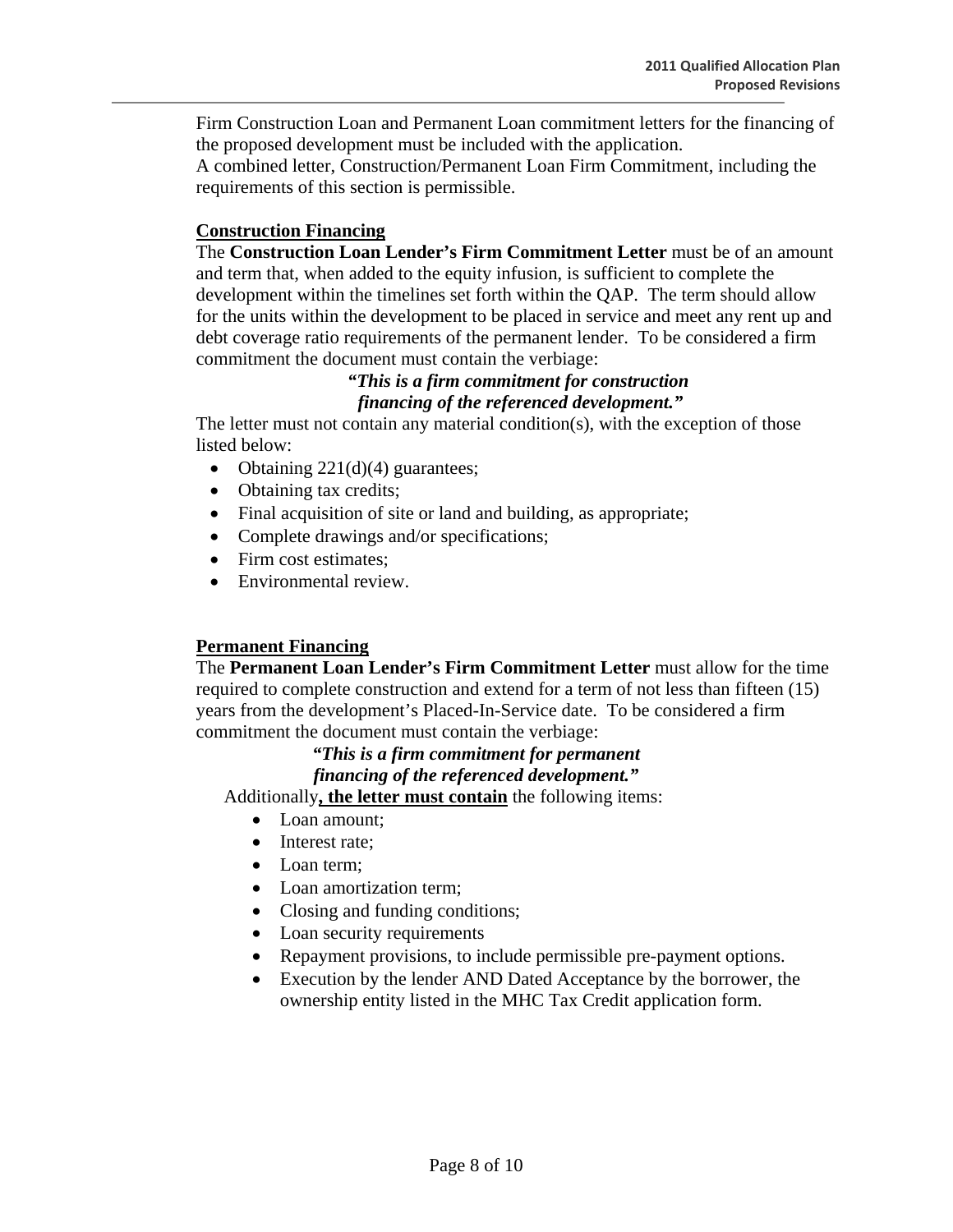The **letter must not contain** any material condition(s), with the exception of those listed below:

- There being no adverse material change in the credit or financial condition of the borrower from the date of issuance of the letter and the time of funding the firm commitment;
- A sale of tax credits at a price not less than \$XXX.XX;
- Obtaining  $221(d)(4)$  guarantees;
- An as completed appraisal of not less than  $\frac{X}{X}$ .
- Environmental review.
- Any other conditions must receive prior approval from MHC at least five (5) business days prior to the cut-off date of MHC assistance prior to the tax credit cycle.

# **Section 10: FINANCIAL FEASIBILITY STANDARDS**

Page 39 10.5 MHC's Discretionary Eligible Basis Boost

# **ADD-**

Additionally, MHC will develop a listing of areas in the state which will be treated as difficult development areas (DDA's). Eligibility will be based on production of housing units that will serve special needs populations (elderly, homeless, or disabled).

Page 40 10.6 Per Unit Cost (**Determining Maximum Construction Cost (MCC) per unit)**

MHC will focus on adjusting this formula to evaluate development hard costs based on the current affordable housing market versus the total development cost. This will allow better measurement of the actual construction cost per development without any skewing for soft costs which will inevitably vary per deal.

# **Section 13: DESIGN QUALITY STANDARDS**

THESE STANDARDS ARE BEING REVIEWED FOR INDUSTRY COMPLIANCE.

Page 47 Overall Single Family Requirements

**NEW** Item- Add GPAG #8 currently under *Section 1.3 Development Types* (all single family units must have min. 2 car carport)

Page 49

**NEW** Item- Add GPAG #9 currently under *Section 1.3 Development Types* (site delivered housing components)

**NEW** Item- **PARKING**: All multifamily developments must have a minimum of two (2) parking spaces per unit OR 1.5 spaces per unit for elderly properties.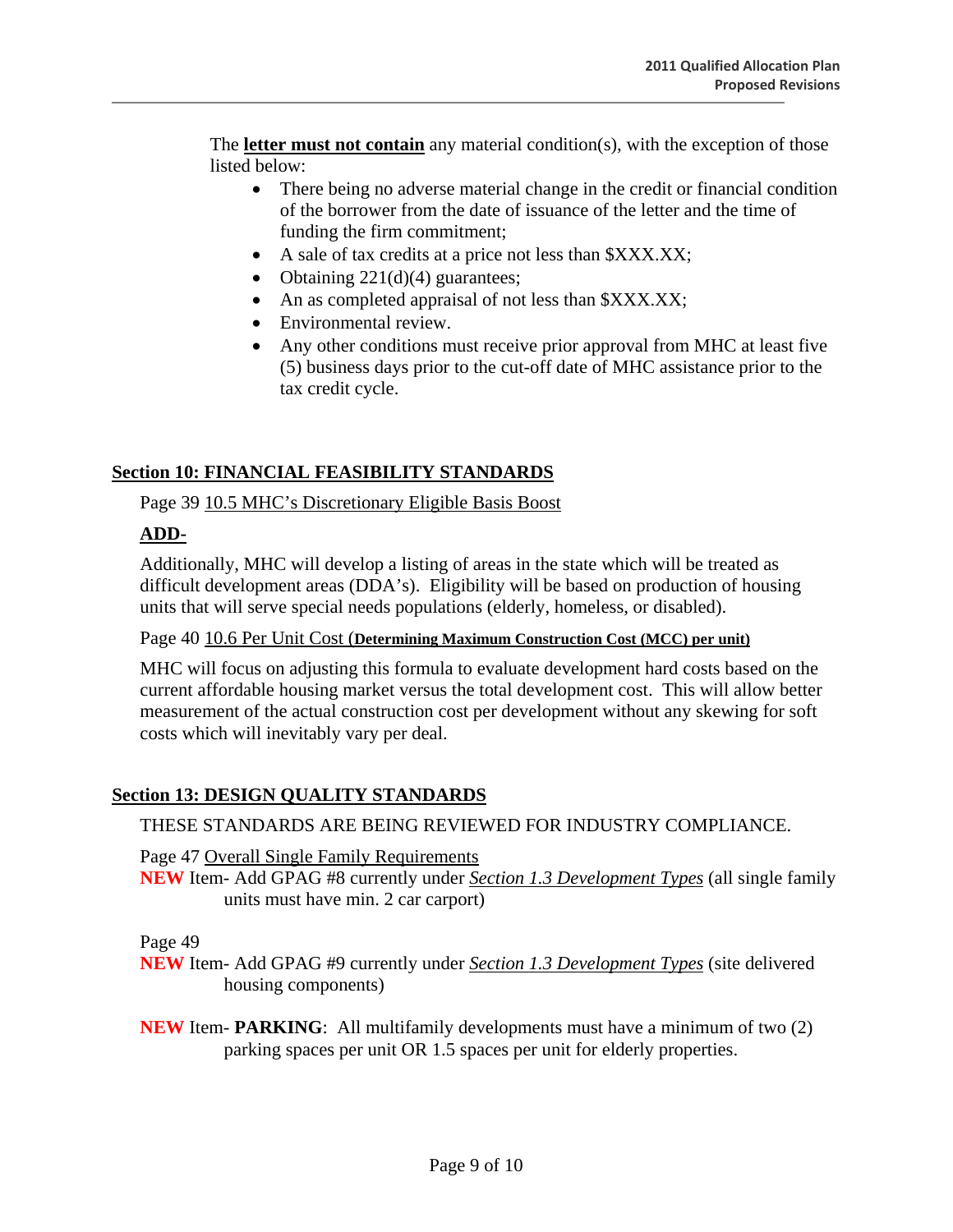# **Section 15: FORM 8609 REQUEST DOCUMENTS**

Require copy of Form SS-4 for **all** developments at time of 8609 request.

**ADD**- Copy of lease purchase orientation manual for all SFLP developments

#### **NEW 8609 Processing Timeline**

- 1. A request for IRS Form(s) 8609 must include a complete package (see MHC's 8609 Request Form) and must be received by MHC within one hundred eighty (**180)** days of the placed in service date.
- 2. This request must be received at least thirty (30) business days prior to the date that the developer/investor needs the form for tax filing purposes. **EXCEPTION:** If IRS Form(s) 8609 is requested during the one-hundred and twenty (120) day tax credit cycle review period then the request will be worked on a time available basis and the thirty (30) business day turnaround noted above will not be in effect until the end of the 120 day cycle review period.
- 3. IRS Form(s) 8609 requests will be received by MHC on a first-come, first-serve basis. If during the review it is noted that the 8609 request package is incomplete or incorrect the developer will be notified of the short-comings and asked to appropriately correct the documentation. Any priority that the package previously had will be lost and it will be put back in line at the time the corrected information is received. Should it later be found that the application is still incorrect or missing information then the same procedure will be followed.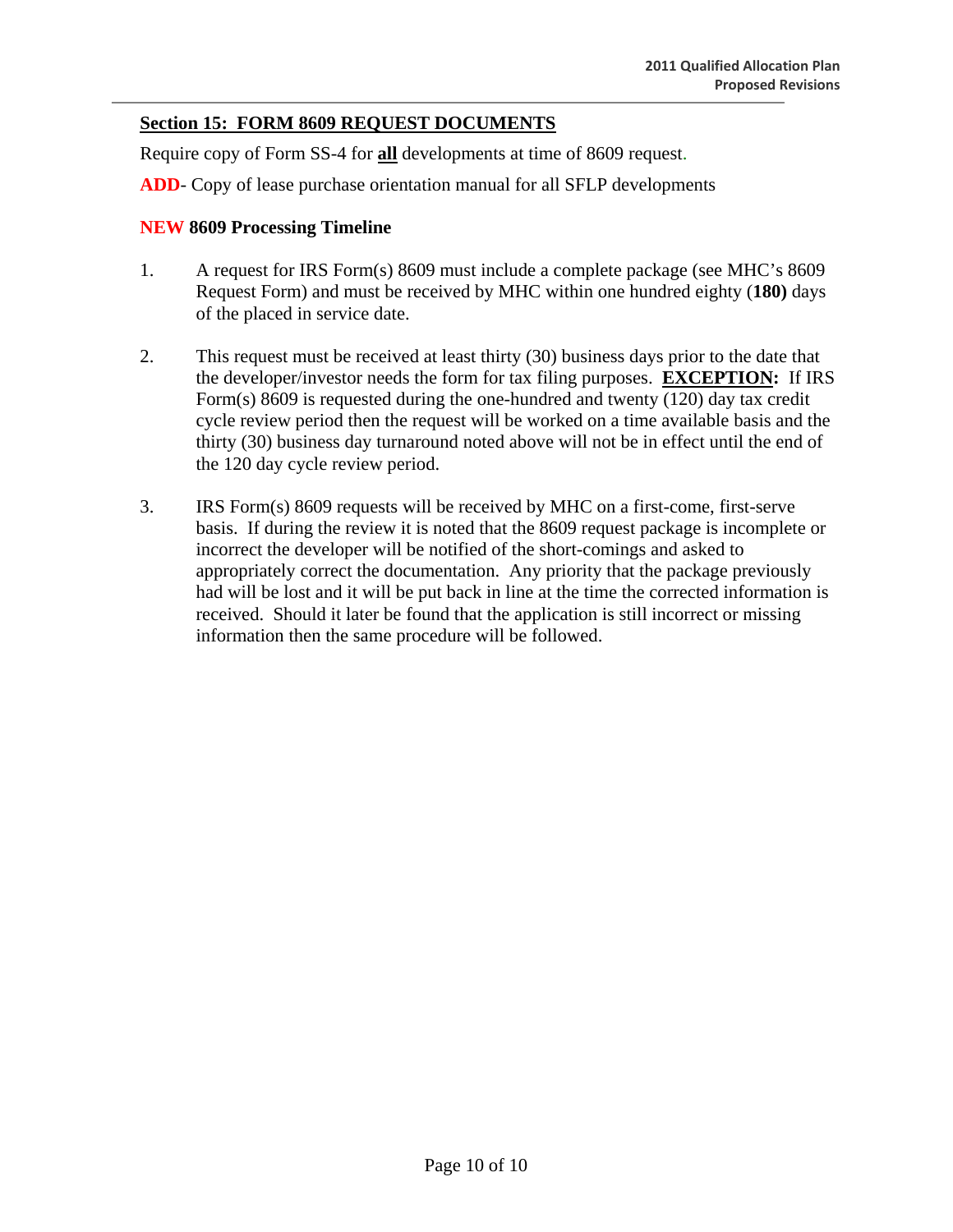#### **EXHIBIT A**

#### COMMUNITY SERVICE CERTIFICATION FORM

One form must be completed for every Tenant Community Service to be offered to the tenants. The below described service (or an approved comparable substitute service) must be provided for the entire compliance period. All services will be monitored during annual audits.

| <b>Development</b>                                                              |                       |                  |                                                                                                                                                    |
|---------------------------------------------------------------------------------|-----------------------|------------------|----------------------------------------------------------------------------------------------------------------------------------------------------|
| Development Name<br>Development Location                                        |                       |                  |                                                                                                                                                    |
| <b>Targeted Population</b>                                                      |                       |                  |                                                                                                                                                    |
|                                                                                 |                       |                  |                                                                                                                                                    |
| Owner                                                                           |                       |                  |                                                                                                                                                    |
| Owner Name<br><b>Mailing Address</b><br><b>Contact Name</b><br>Telephone Number |                       | Title<br>Email   |                                                                                                                                                    |
| <b>Service Provider</b>                                                         |                       |                  |                                                                                                                                                    |
| Provider Name                                                                   |                       |                  |                                                                                                                                                    |
| Address<br><b>Contact Name</b>                                                  |                       | Title            |                                                                                                                                                    |
| Telephone Number<br>Website                                                     |                       | Email            |                                                                                                                                                    |
|                                                                                 |                       |                  |                                                                                                                                                    |
| <b>Service Information</b>                                                      |                       |                  |                                                                                                                                                    |
| Type of Service                                                                 |                       |                  |                                                                                                                                                    |
| Service Description                                                             |                       |                  |                                                                                                                                                    |
| Frequency                                                                       | If other, specify:    | N/A              |                                                                                                                                                    |
| Location                                                                        | If off-site, specify: |                  |                                                                                                                                                    |
| Length of Initial Term                                                          |                       |                  |                                                                                                                                                    |
| Annual Cost of Program<br>Developer<br>Tenant                                   |                       |                  |                                                                                                                                                    |
| Certification                                                                   |                       |                  |                                                                                                                                                    |
| contract.                                                                       |                       |                  | I hereby certify that the foregoing information is true and correct. Additionally, all information represented herein is supported by the attached |
| <b>SERVICE PROVIDER</b>                                                         |                       | <b>APPLICANT</b> |                                                                                                                                                    |
| By:                                                                             |                       | By:              |                                                                                                                                                    |
| Its:                                                                            |                       | Its:             |                                                                                                                                                    |

Date:

Date: